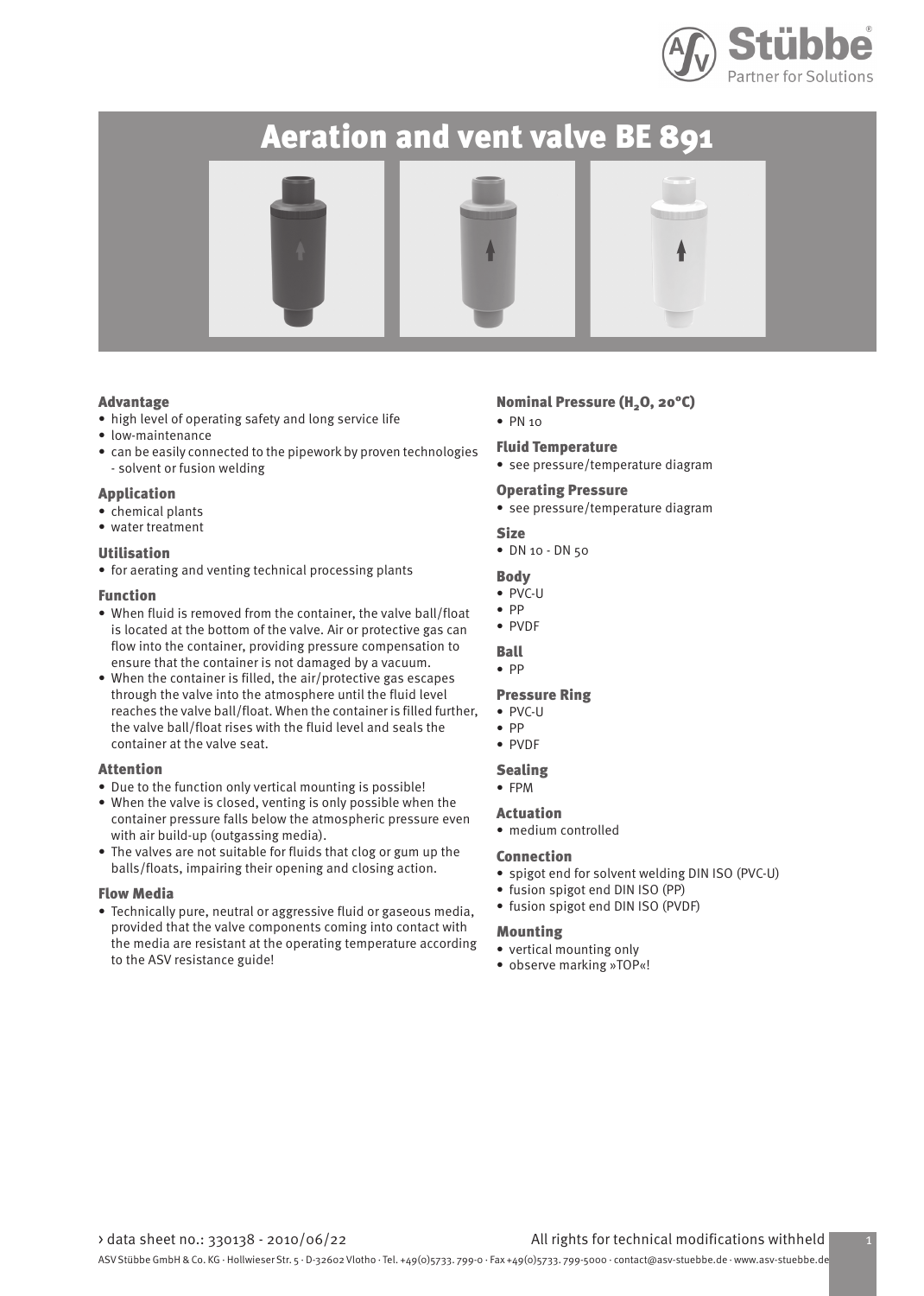

#### PVC-U **PN 10**  $\mathsf{R}$ 6 P (bar)  $\overline{4}$  $\overline{2}$  $\Omega$  –  $-40$  $-20$  $\mathsf 0$ 20 40 60 80 100 120 140  $T (°C)$ PP **PN 10** 8  $\overline{6}$ P (bar)  $\overline{4}$  $\overline{2}$  $0 -20$  $\mathsf 0$ 20 40 60 80 100 120 140  $-40$  $T (°C)$ **PVDF PN 10** 8 6 P (bar)  $\overline{4}$  $\overline{2}$  $\Omega$  $-40$  $-20$  $\mathbf 0$ 20 40 60 80 100 120 140  $T (°C)$

#### Pressure/temperature diagram

 $P =$  operating pressure

 $T = temperature$ 

The pressure/temperature limits are applicable for the stated nominal pressures and a computed operating life factor of 25 years. These are standard values for harmless media (DIN 2403), to which the valve material is resistant.

For other media please refer to the ASV resistance guide. The durability of wear parts depends on the operating conditions of the application.

For temperatures below 0°C (PP < +10°C) please specify the precise operating conditions of the application.

The rated pressure depends on the valve size and material. For the corresponding rated pressure value of the valve, please refer to the »Order table«.

#### BE 891 Flow Q

| d (mm) 16 20 25 32 40 50                 |  |  |  | 63 |
|------------------------------------------|--|--|--|----|
| Q (Nm <sup>3</sup> /h) 10 14 18 40 60 75 |  |  |  | 85 |
|                                          |  |  |  |    |

Standard values: flow velocity Vair ~ 10-20 m/s Flow based on air (Nm3/h)

#### Operating note

Safe operation of the valve can only be ensured if it is properly installed, operated, serviced or repaired by qualified personnel according to its intended use while observing the accident prevention regulations, safety regulations, relevant standards, directives/technical regulations or codes of practice such as e.g. DIN, DIN EN, DIN ISO and DVS\*. \*DVS = German Welding Society The intended use includes adhering to specified limit values for pressure and temperature, as well as checking the resistance. This requires all components coming into contact with the medium to be "resistant" in accordance with the ASV resistance guide. The use of the valves in tank installations must be checked by the customer with regard to the safety requirements. Please connect an evacuation line with the aeration/vent valve. In the case of omission there is highest risk of injury due to escaping media.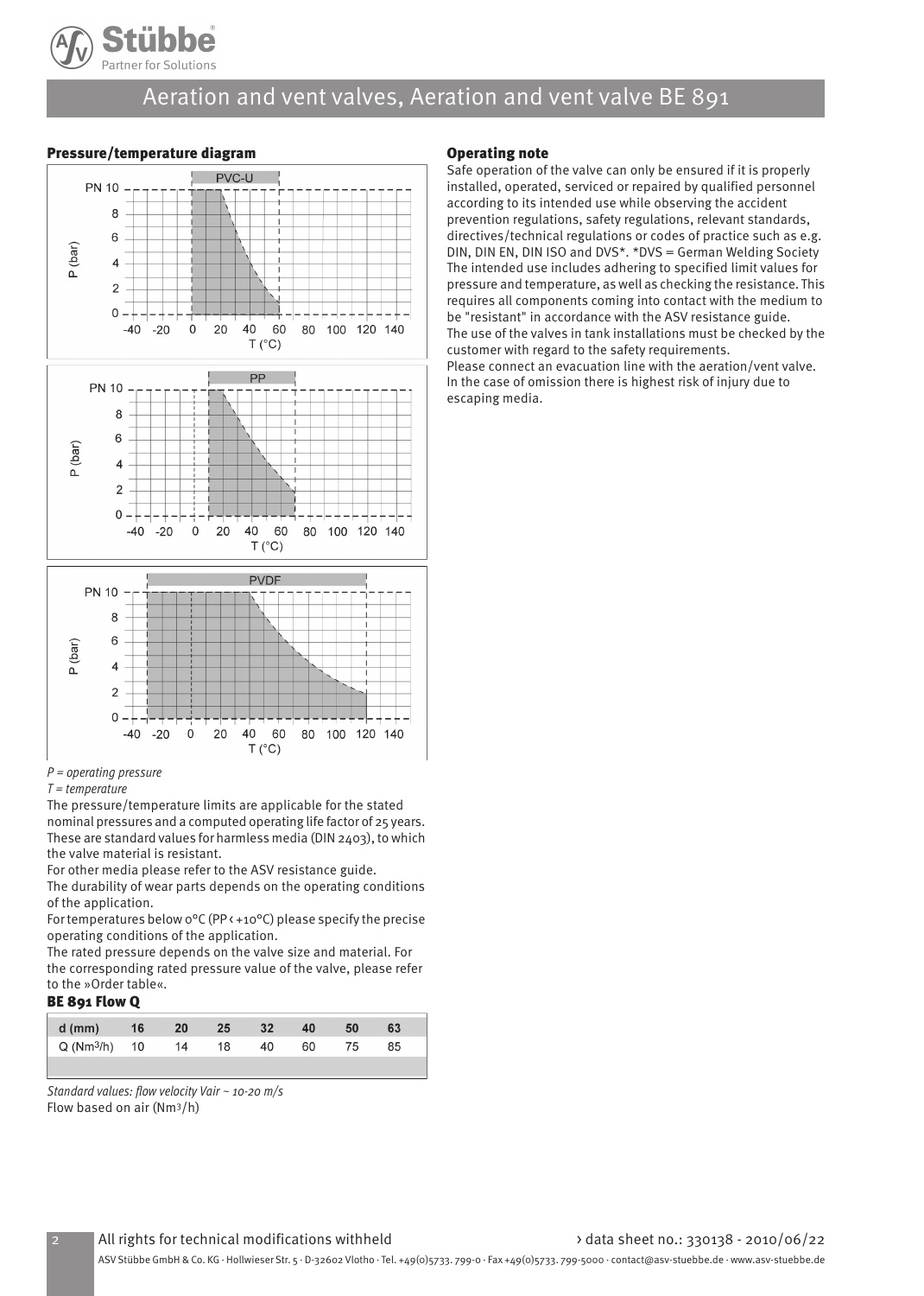



| body PVC-U         |            |           |             |             |                 |             |         |                         |
|--------------------|------------|-----------|-------------|-------------|-----------------|-------------|---------|-------------------------|
|                    |            |           |             |             |                 |             |         |                         |
| size               | d(mm)      | 16        | 20          | 25          | 32              | 40          | 50      | 63                      |
| pressure range     | DN(mm)     | 10        | 15          | 20          | 25              | 32          | 40      | 50                      |
|                    | DN(inch)   | 3/8       | 1/2         | 3/4         | $\,1\,$         | 11/4        | 11/2    | $\overline{\mathbf{c}}$ |
|                    | PN(bar)    | 10        | 10          | 10          | 10              | 10          | 10      | 10                      |
| Connection         | sealing    | ident No. |             |             |                 |             |         |                         |
| PVC-U              | <b>FPM</b> | 54393     | 54395       | 54396       | 54397           | 54398       | 54399   | 54400                   |
| spigot end DIN ISO | weight     | 0.10 kg   | 0.13 kg     | 0.19 kg     | $0.28$ $kg$     | 0.50 kg     | 0.70 kg | 1.23 kg                 |
|                    |            |           |             |             |                 |             |         |                         |
| <b>body PP</b>     |            |           |             |             |                 |             |         |                         |
| size               | d(mm)      | 16        | 20          | 25          | 32              | 40          | 50      | 63                      |
| pressure range     | DN(mm)     | 10        | 15          | 20          | 25              | 32          | 40      |                         |
|                    | DN(inch)   | 3/8       | 1/2         | 3/4         | $\mathbf 1$     | 11/4        | 11/2    | 50<br>2                 |
|                    | PN(bar)    | 10        | $10$        | $10\,$      | 10 <sub>1</sub> | 10          | $10$    | 10                      |
| Connection         | sealing    | ident No. |             |             |                 |             |         |                         |
|                    |            |           |             |             |                 |             |         |                         |
| PP                 | <b>FPM</b> | 55959     | 54402       | 55618       | 54403           | 60935       | 56403   | 65540                   |
| spigot end DIN ISO | weight     | 0.10 kg   | $0.13$ $kg$ | $0.19$ $kg$ | 0.28 kg         | $0.50$ $kg$ | 0.70 kg | 1.23 kg                 |
|                    |            |           |             |             |                 |             |         |                         |
| <b>body PVDF</b>   |            |           |             |             |                 |             |         |                         |
| size               | d(mm)      | 16        | 20          | 25          | 32              | 40          | 50      | 63                      |
| pressure range     | DN(mm)     | 10        | 15          | 20          | 25              | 32          | 40      | 50                      |
|                    | DN(inch)   | 3/8       | 1/2         | 3/4         | $\mathbf 1$     | 11/4        | 11/2    | $\overline{\mathbf{c}}$ |
|                    | PN(bar)    | 10        | 10          | 10          | 10              | 10          | 10      | 10                      |

| Connection         | sealing    | ident No. |         |         |             |         |         |             |
|--------------------|------------|-----------|---------|---------|-------------|---------|---------|-------------|
| <b>PVDF</b>        | <b>FPM</b> | 64153     | 67755   | 60664   | 60626       | 67756   | 64072   | 64106       |
| spigot end DIN ISO | weight     | 0.10 kg   | 0.13 kg | 0.19 kg | $0.28$ $kg$ | 0.50 kg | 0.70 kg | $1.23$ $kg$ |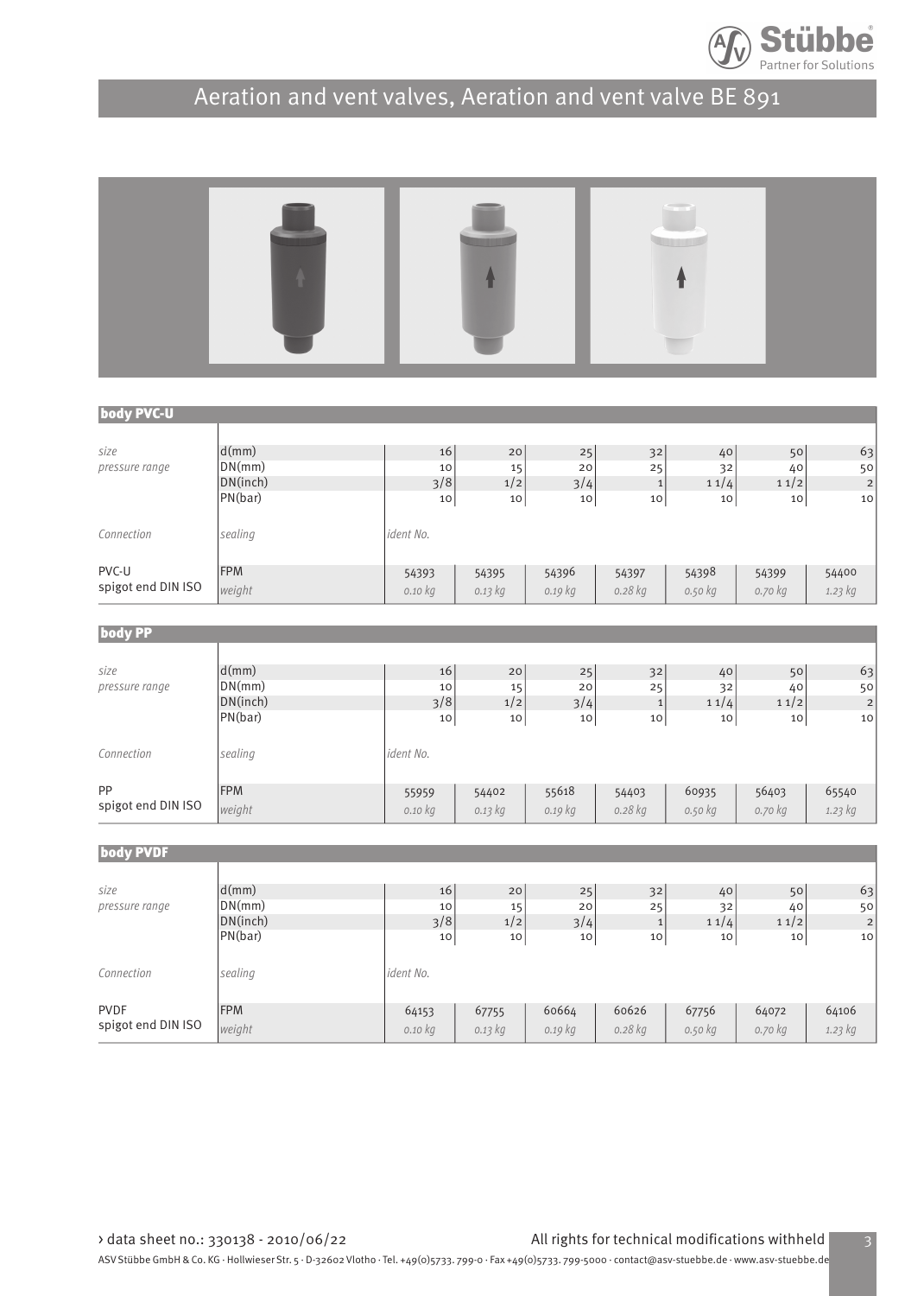



| dimensions |  |  |  |  |  |  |
|------------|--|--|--|--|--|--|
|------------|--|--|--|--|--|--|

| d(mm)          |   | 16  | 20  | 25  | 32           | 40   | 50   | 63             |
|----------------|---|-----|-----|-----|--------------|------|------|----------------|
| DN(mm)         |   | 10  | 15  | 20  | 25           | 32   | 40   | 50             |
| DN(inch)       |   | 3/8 | 1/2 | 3/4 | $\mathbf{1}$ | 11/4 | 11/2 | $\overline{2}$ |
| dimensions(mm) |   |     |     |     |              |      |      |                |
|                | D | 35  | 40  | 45  | 55           | 70   | 80   | 95             |
|                |   | 114 | 124 | 144 | 154          | 174  | 194  | 224            |
|                | t | 14  | 16  | 19  | 22           | 26   | 31   | 38             |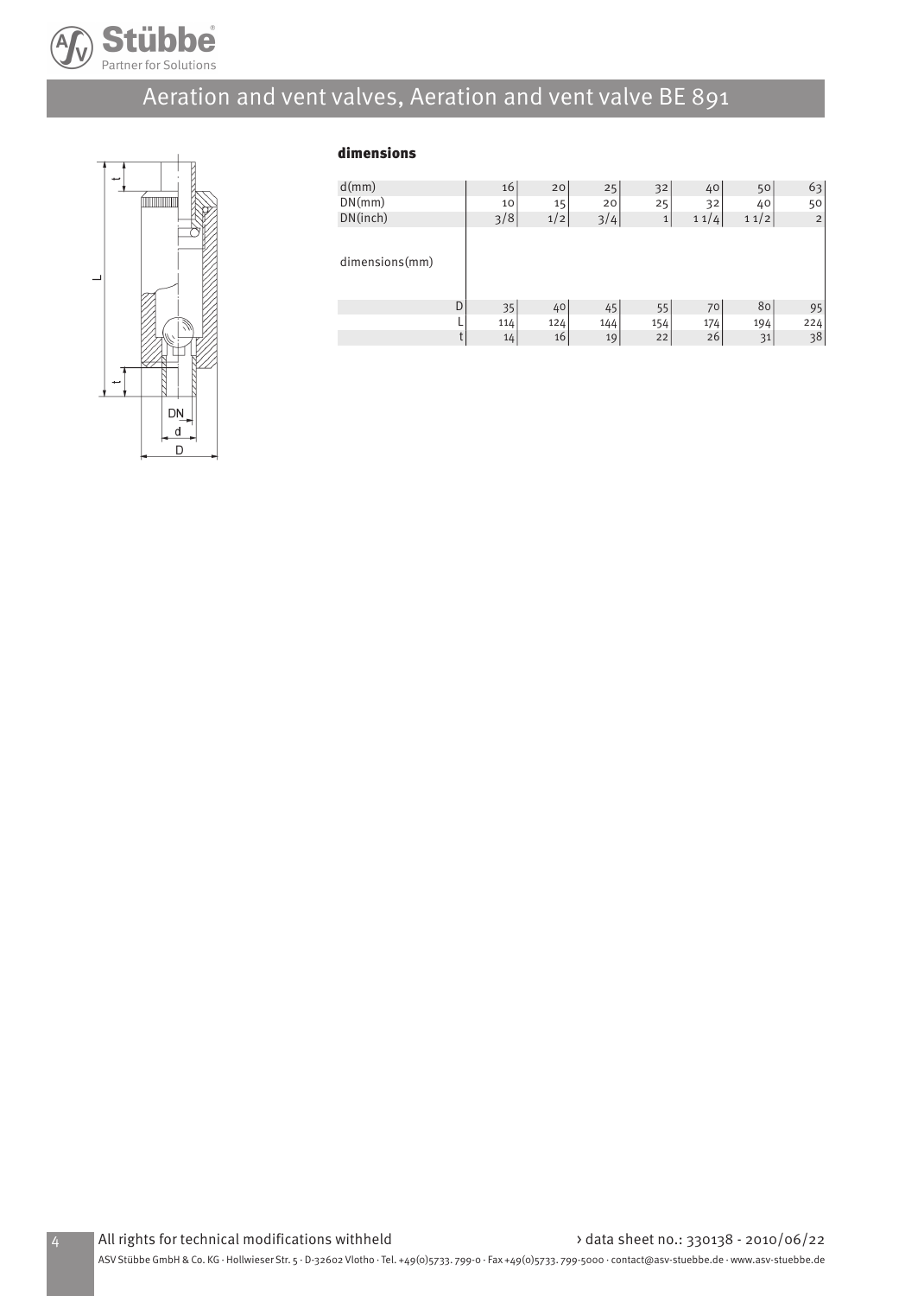

### parts lists



| position | quantity | designation  |
|----------|----------|--------------|
|          |          | housing/body |
|          |          | ball         |
| 6        |          | $0$ -ring    |
|          |          | 0-ring       |
|          |          | bonnet       |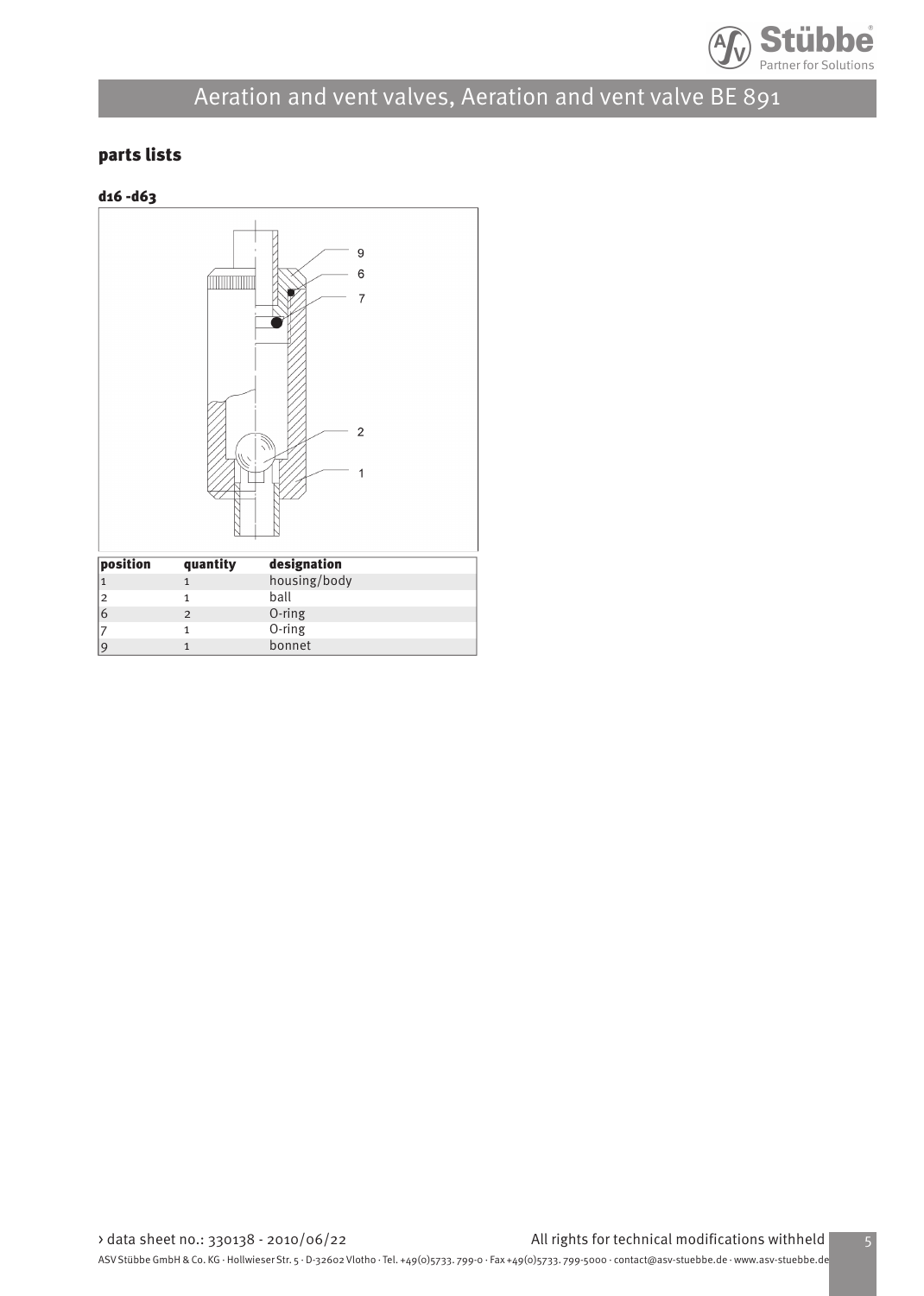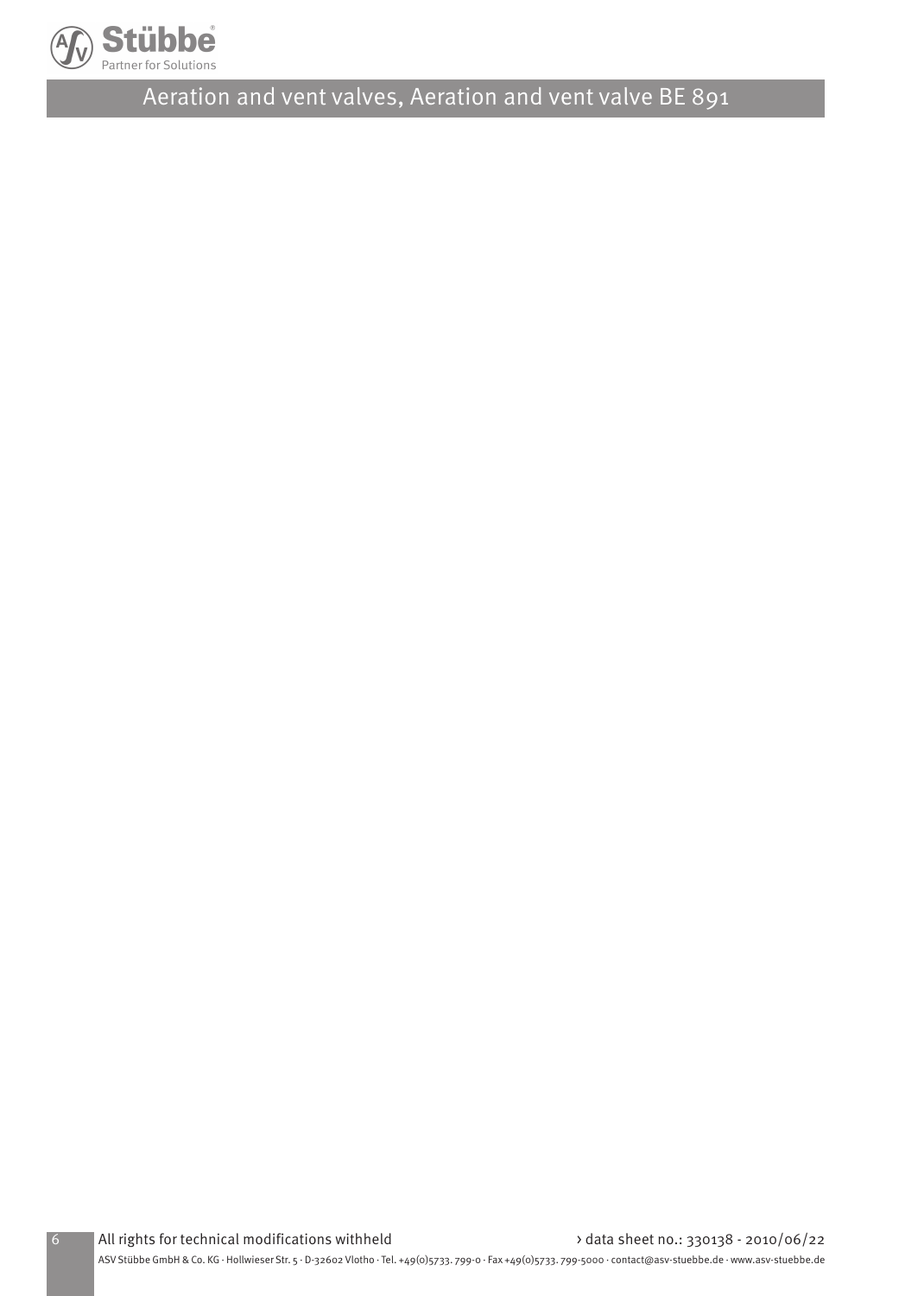

# Aeration and Vent Valve BE 991





#### Advantage

- high level of operating safety and long service life
- low-maintenance
- can be easily connected to the pipework by proven technologies - solvent or fusion welding

#### Application

- chemical plants
- water treatment

#### Utilisation

• for aerating and venting technical processing plants

#### Function

- When fluid is removed from the container, the valve ball/float is located at the bottom of the valve. Air or protective gas can flow into the container, providing pressure compensation to ensure that the container is not damaged by a vacuum.
- When the container is filled, the air/protective gas escapes through the valve into the atmosphere until the fluid level reaches the valve ball/float. When the container is filled further, the valve ball/float rises with the fluid level and seals the container at the valve seat.

#### Attention

- Due to the function only vertical mounting is possible!
- When the valve is closed, venting is only possible when the container pressure falls below the atmospheric pressure even with air build-up (outgassing media).
- The valves are not suitable for fluids that clog or gum up the balls/floats, impairing their opening and closing action.

#### Flow Media

• Technically pure, neutral or aggressive fluid or gaseous media, provided that the valve components coming into contact with the media are resistant at the operating temperature according to the ASV resistance guide!

#### Nominal Pressure (H<sub>2</sub>O, 20°C)

• PN 10

#### Fluid Temperature

• see pressure/temperature diagram

### Operating Pressure

• see pressure/temperature diagram

#### **Size**

• DN 65 - DN 80

#### Body

- PVC-U
- PP

### Float

• PP

#### Pressure Ring

- PVC-U
- PP

#### Sealing • FPM

Actuation

### • medium controlled

### Connection

- union DIN 8063
- union socket end for solvent welding DIN ISO (PVC-U)
- union socket end for fusion welding DIN ISO (PP)

#### Mounting

- vertical mounting only
- observe marking »TOP«!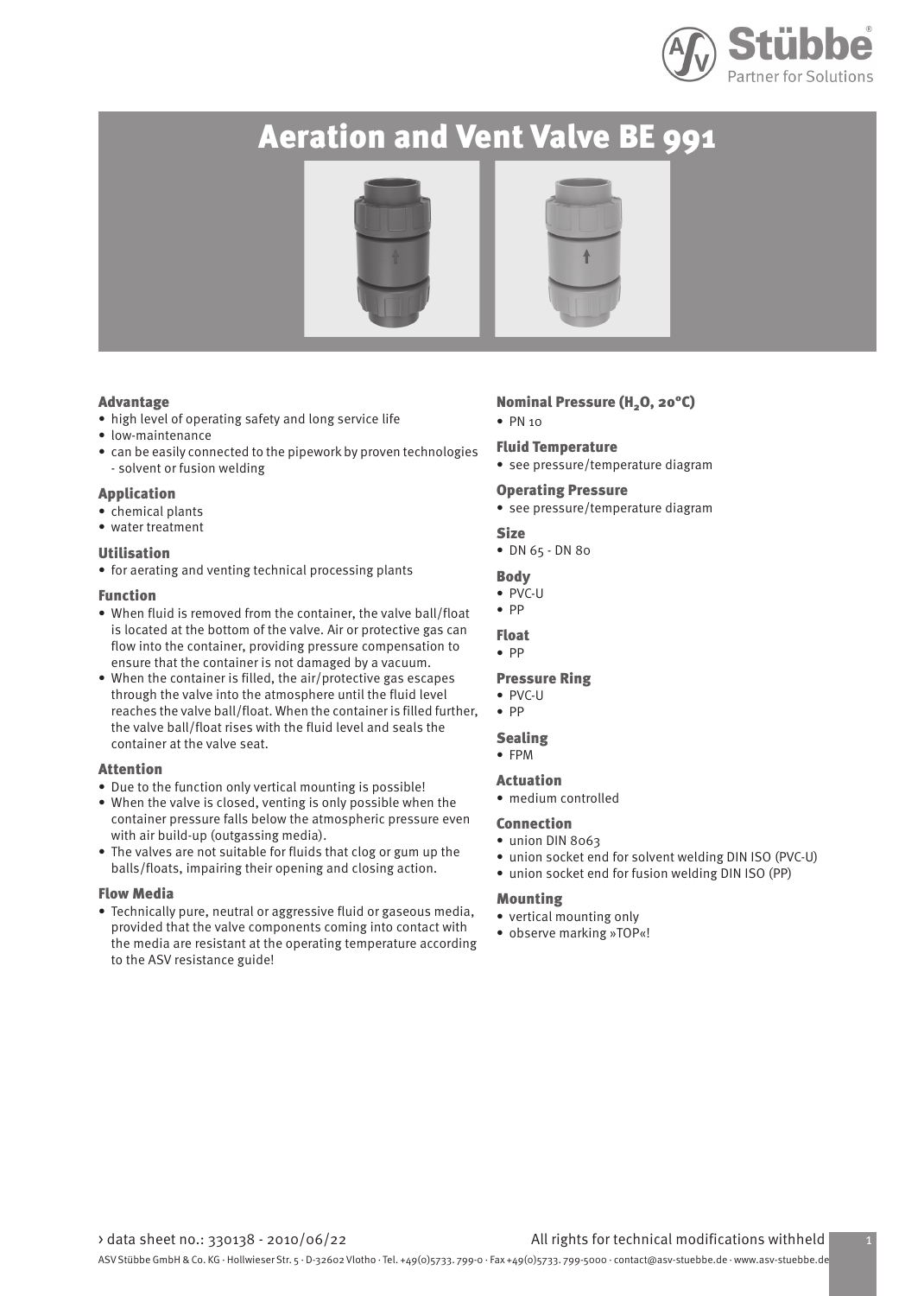

#### PVC-U **PN 10**  $\mathsf{R}$ 6 P (bar)  $\overline{4}$  $\overline{2}$  $\Omega$  –  $-40$  $-20$  $\mbox{O}$ 20 40 60 80 100 120 140  $T (°C)$ PP **PN 10** 8  $\overline{6}$ P (bar)  $\overline{4}$  $\overline{2}$  $0 -$ 20 60 80 100 120 140  $-40$  $-20$  $\mathbf 0$ 40  $T (°C)$

#### Pressure/temperature diagram



 $T = temperature$ 

The pressure/temperature limits are applicable for the stated nominal pressures and a computed operating life factor of 25 years. These are standard values for harmless media (DIN 2403), to which the valve material is resistant.

For other media please refer to the ASV resistance guide.

The durability of wear parts depends on the operating conditions of the application.

For temperatures below 0°C (PP < +10°C) please specify the precise operating conditions of the application.

The rated pressure depends on the valve size and material. For the corresponding rated pressure value of the valve, please refer to the »Order table«.

#### BE 991 Flow Q

| d (mm)      | 75  | 90  |
|-------------|-----|-----|
| $Q(Nm^3/h)$ | 180 | 180 |
|             |     |     |

Standard values: flow velocity Vair ~ 10-20 m/s Flow based on air (Nm3/h)

#### Operating note

Safe operation of the valve can only be ensured if it is properly installed, operated, serviced or repaired by qualified personnel according to its intended use while observing the accident prevention regulations, safety regulations, relevant standards, directives/technical regulations or codes of practice such as e.g. DIN, DIN EN, DIN ISO and DVS\*. \*DVS = German Welding Society The intended use includes adhering to specified limit values for pressure and temperature, as well as checking the resistance. This requires all components coming into contact with the medium to be "resistant" in accordance with the ASV resistance guide. The use of the valves in tank installations must be checked by the customer with regard to the safety requirements. Please connect an evacuation line with the aeration/vent valve.

In the case of omission there is highest risk of injury due to escaping media.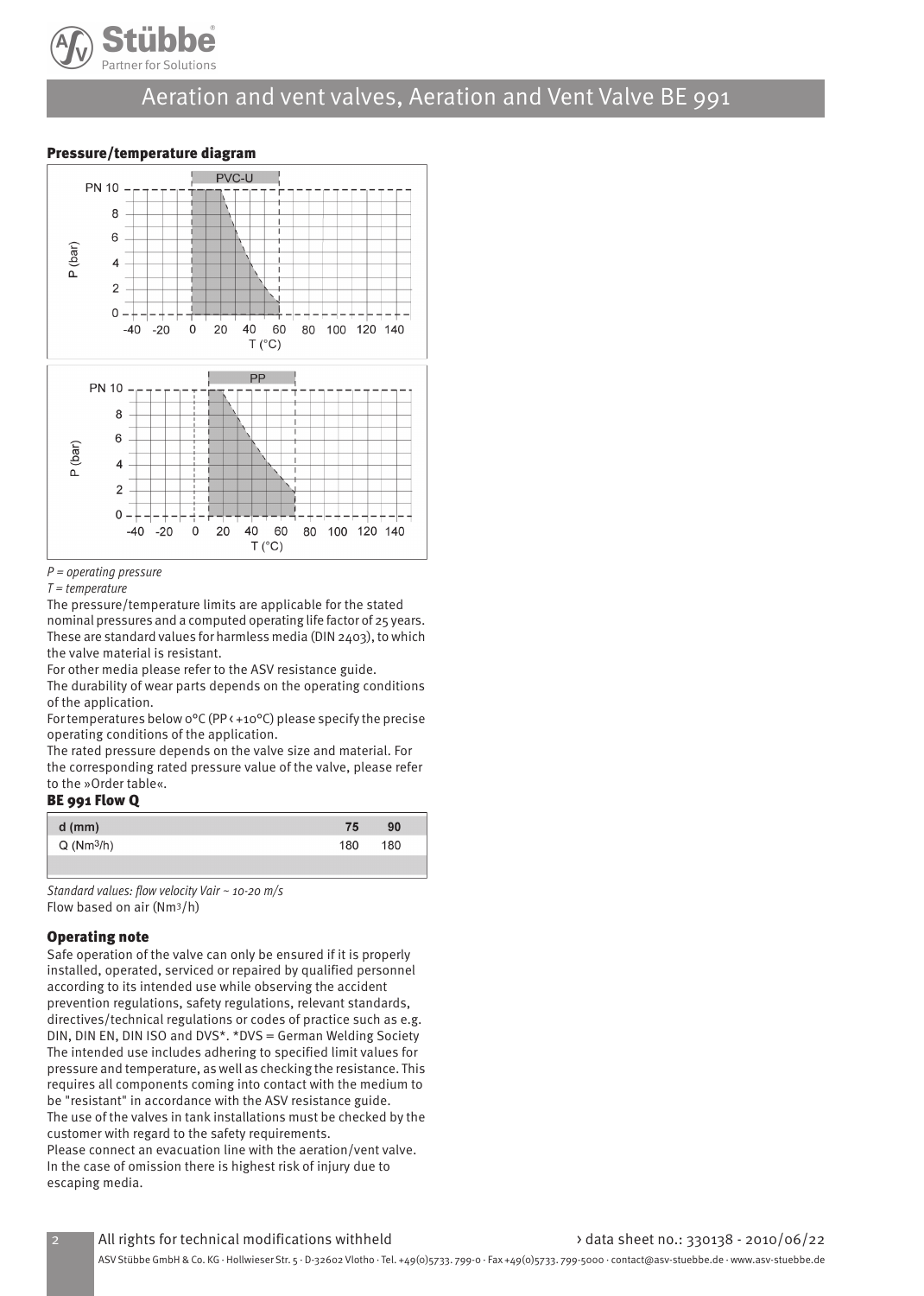



| body PVC-U         |            |           |         |         |
|--------------------|------------|-----------|---------|---------|
|                    |            |           |         |         |
| size               | d(mm)      |           | 75      | 90      |
| pressure range     | DN(mm)     |           | 65      | 80      |
|                    | DN(inch)   |           | 21/2    | 3       |
|                    | PN(bar)    |           | 10      | 10      |
| Connection         | sealing    | ident No. |         |         |
| PVC-U              | <b>FPM</b> |           | 120473  | 118838  |
| socket end DIN ISO | weight     |           | 1.80 kg | 1.80 kg |

| body PP            |            |           |         |         |
|--------------------|------------|-----------|---------|---------|
| size               | d(mm)      |           | 75      | 90      |
| pressure range     | DN(mm)     |           | 65      | 80      |
|                    | DN(inch)   |           | 21/2    | 3       |
|                    | PN(bar)    |           | 10      | 10      |
| Connection         | sealing    | ident No. |         |         |
| <b>PP</b>          | <b>FPM</b> |           | 120474  | 118833  |
| socket end DIN ISO | weight     |           | 1.80 kg | 1.80 kg |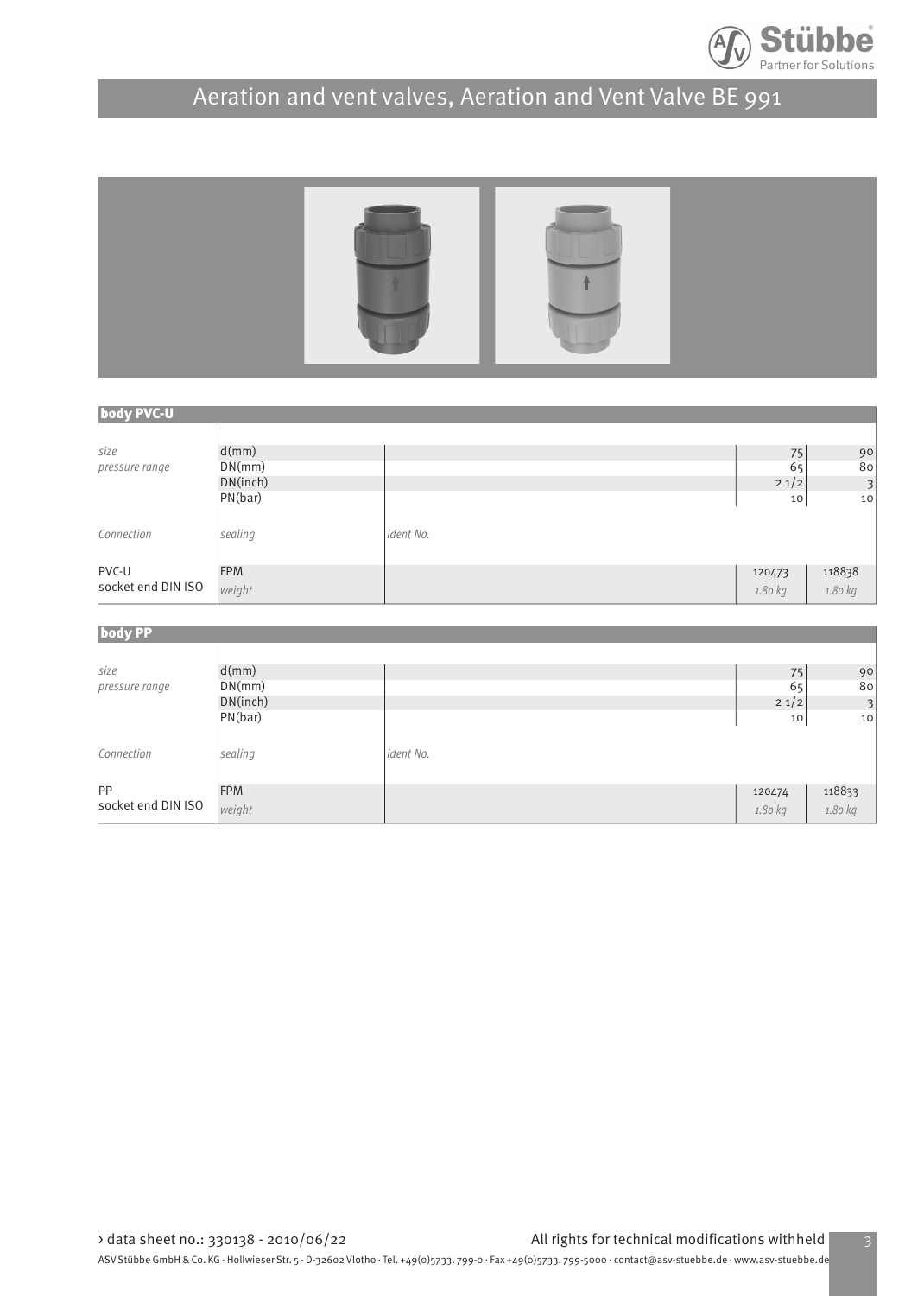



#### dimensions

| d(mm)          |                     | 75   | 90         |
|----------------|---------------------|------|------------|
| DN(mm)         |                     | 65   | 80         |
| DN(inch)       |                     | 21/2 | 3          |
| dimensions(mm) |                     |      |            |
|                | $d_{1}$             | 57.5 | 57.5       |
|                | D                   | 134  | 134<br>160 |
|                | L <sub>1</sub>      | 160  |            |
|                | $\lfloor 2 \rfloor$ | 166  | 170        |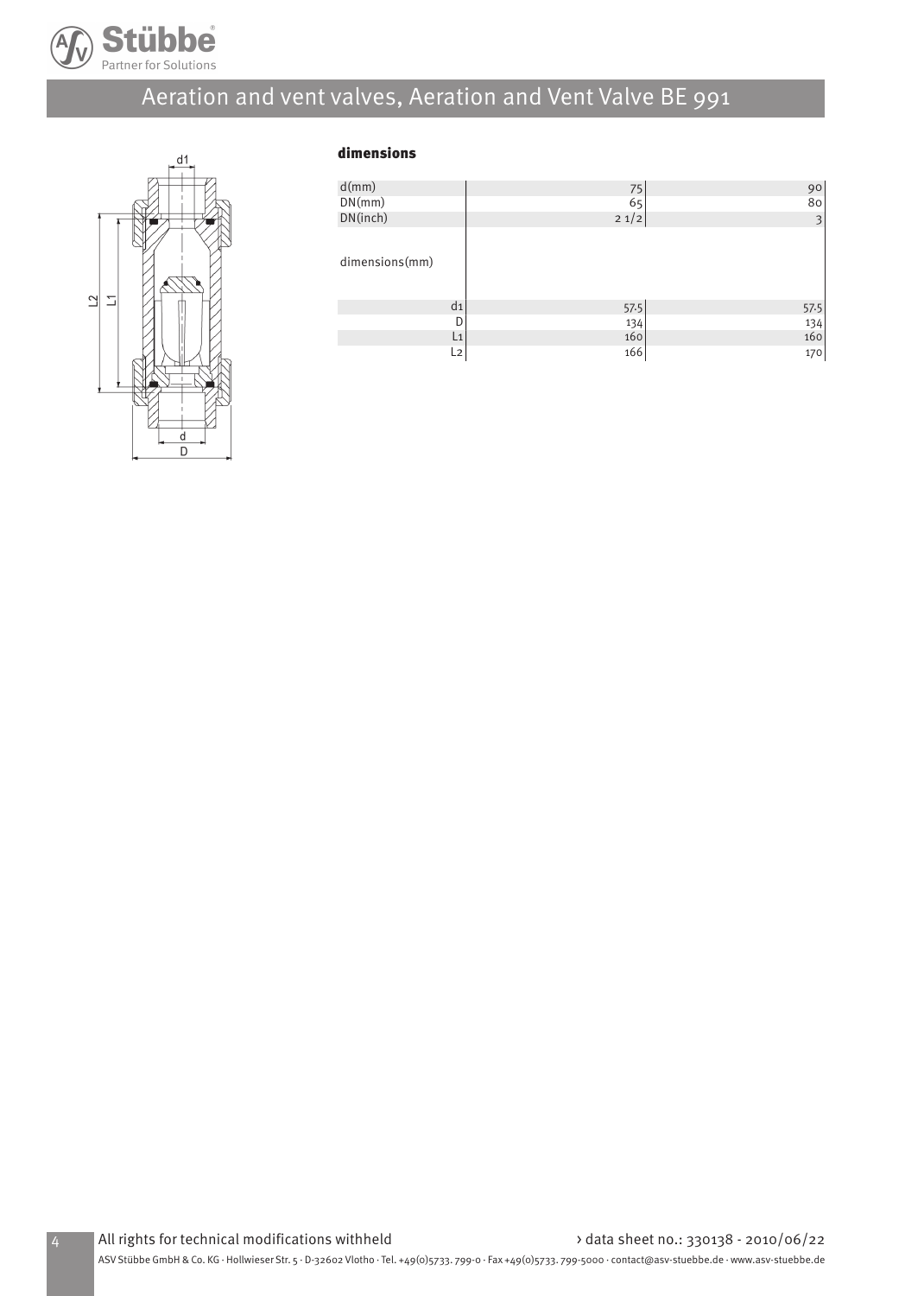

### parts lists



| position | quantity | designation   |
|----------|----------|---------------|
|          |          | housing/body  |
| 12       |          | ball          |
| 3        |          | pressure disc |
| 14       |          | union nut     |
| 5        |          | union end     |
| 16       |          | $O$ -ring     |
|          |          | O-ring        |